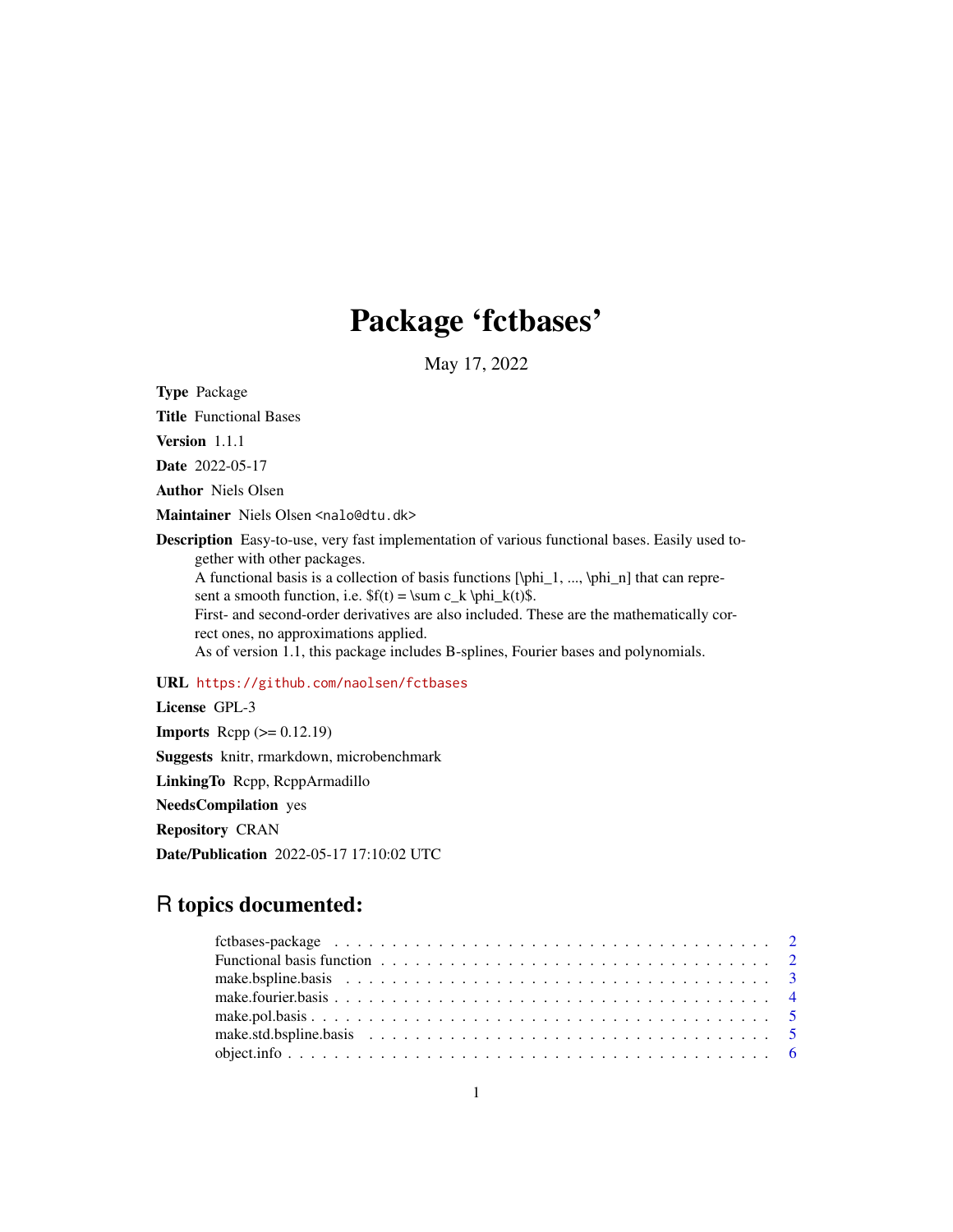<span id="page-1-0"></span>**Index** [7](#page-6-0) **7** 

fctbases-package *fctbases: Functional bases*

#### Description

fctbases is a fast and easy implementation of functional bases in R. Simply initialize the desired basis, which returns function of class fctbasis.

#### Details

Internally, functions are stored as C++ objects, which are masked by the package. The package maintains the bookkeeping of fctbasis objects. Parameters are validated at initialization which also reduces some of the overhead. fctbases objects cannot be saved across sessions and must be reinitialised.

Derivatives are provided. These are the mathematically correct ones and are as fast as the nonderivatives.

#### See Also

[Functional basis function](#page-1-1)

<span id="page-1-1"></span>Functional basis function *Functional basis function*

#### Description

A fctbases object is a function of class fctbasis which takes three arguments (t, x, deriv)

#### Arguments

| t            | time points                                                      |
|--------------|------------------------------------------------------------------|
| $\mathsf{x}$ | vector or matrix of coefficients (optional)                      |
| deriv        | Should the derivative be used and which order? Defaults to FALSE |

#### Details

If deriv is zero or FALSE, the function itself is evaluated. If deriv is one or TRUE, the first derivative is evaluated. If deriv is two, the second derivative is evaluated.

The dimension of x must match the number of basis functions.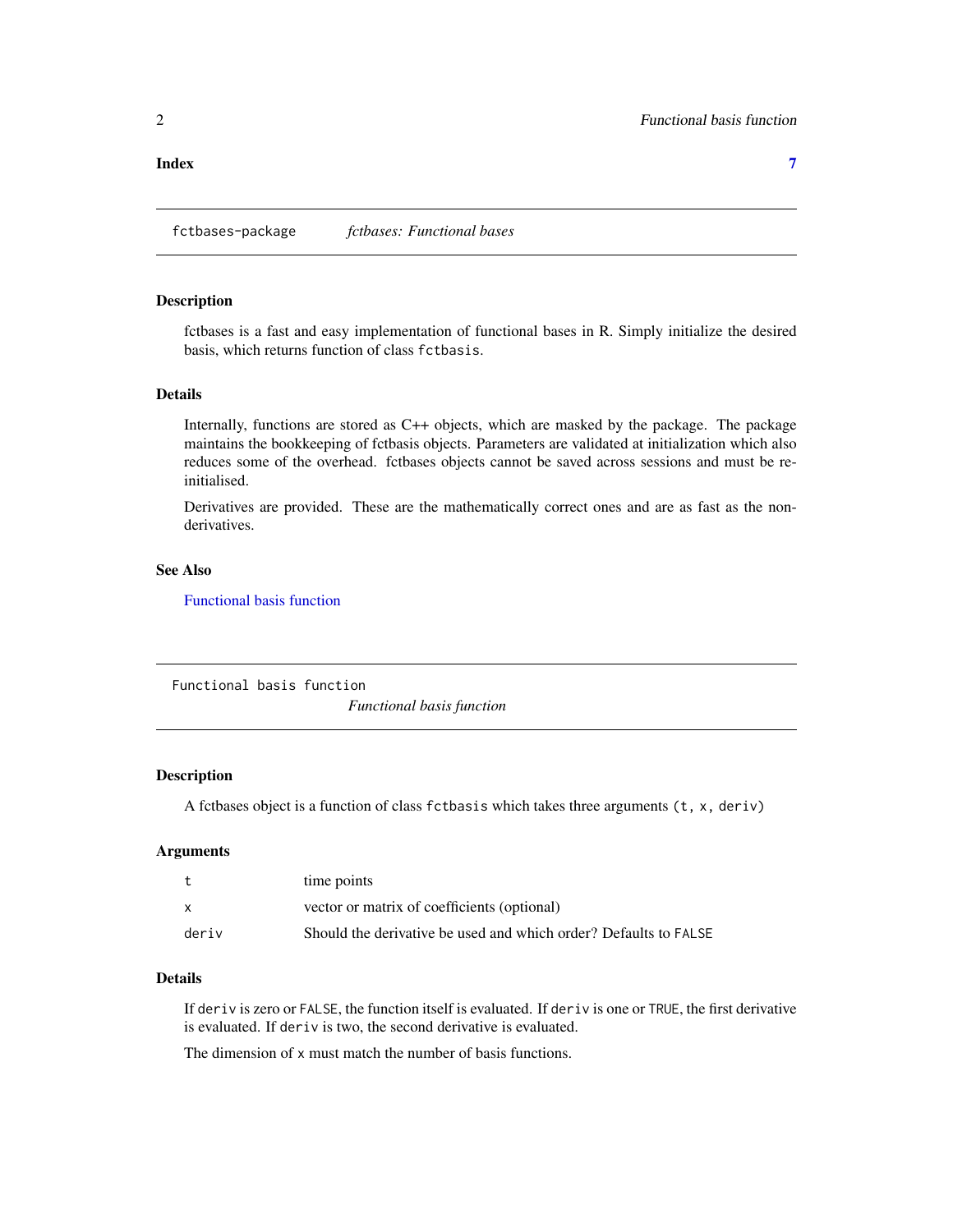#### <span id="page-2-0"></span>make.bspline.basis 3

#### Value

Returns a matrix of dimension length(t) times no. of bases if x is missing. If x is provided and is a vector, it returns a vector of same length as t. If x is provided and is a matrix, it returns a matrix of dimension length $(t)$  times ncol $(x)$ 

#### Examples

```
## Create basis (here a b spline)
bf <- make.bspline.basis(knots = 0:12/12)
## Use a functional basis
bf(0.2)
tt <- seq(0,1, length = 50)bf(tt) ## evaluates bf in tt
bf(tt, deriv = TRUE) ## evaluates derivative of bf in tt
## Apply bf to some coefficients
set.seed(661)
x \leftarrow runif(15)bf(tt, x) ## Evaluate bf in tt with coefficients x.
bf(0.2, deriv = 2) ## Second derivative.
bf(0.2, x, deriv = 2) ## Second derivative with coefficients x.
```
<span id="page-2-1"></span>make.bspline.basis *Make B-spline basis*

#### Description

Make B-spline basis

#### Usage

```
make.bspline.basis(knots, order = 4)
```
#### Arguments

| knots | Knots of the basis, including endpoints |
|-------|-----------------------------------------|
| order | Spline order. Defaults to 4.            |

#### Value

Function of class "fctbasis"

#### See Also

[Functional basis function,](#page-1-1) [make.std.bspline.basis](#page-4-1)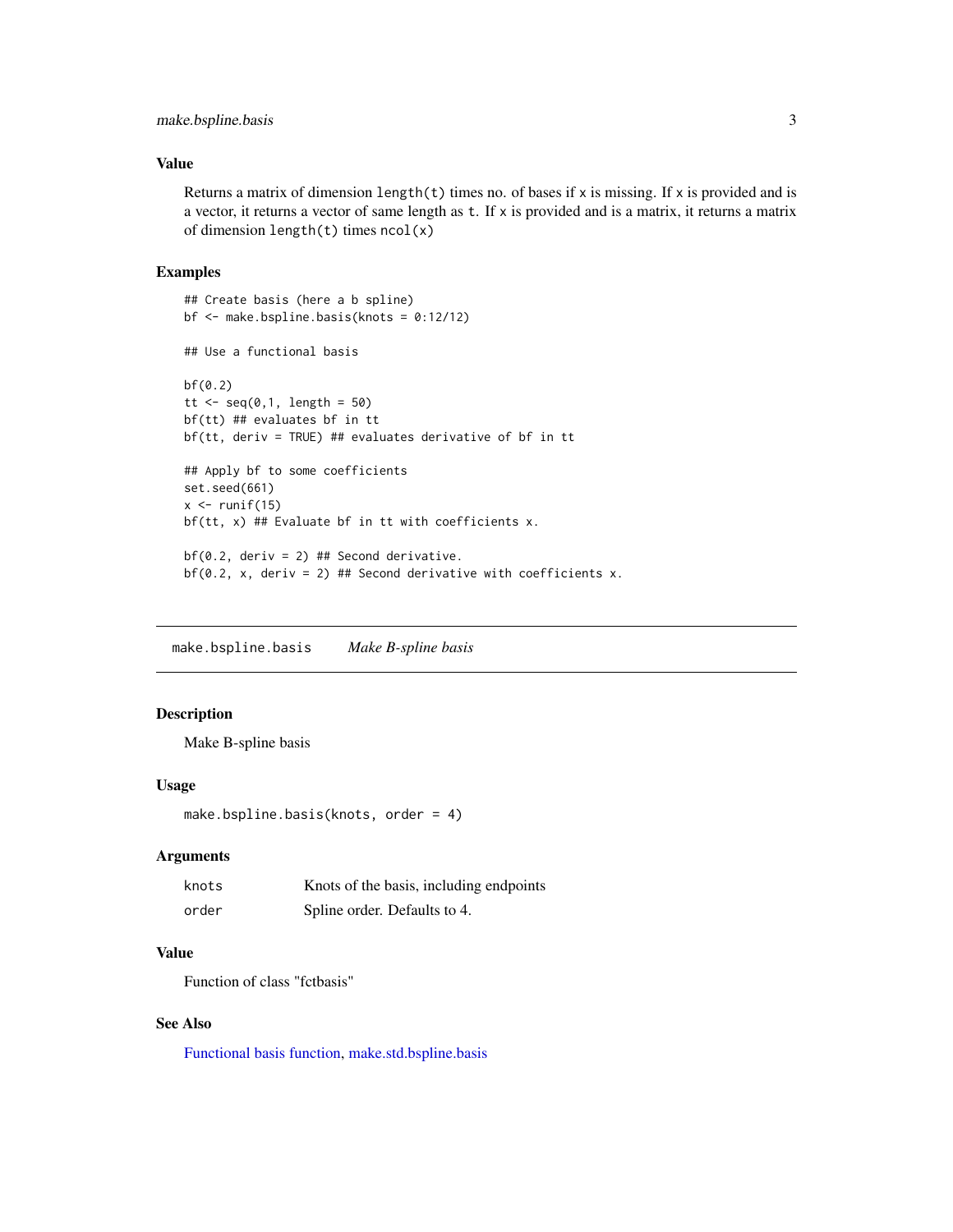#### Examples

```
## B-spline with equidistant knots with 13 basis function
bf \leq make.bspline.basis(knots = 0:10, order = 4)
## B-spline of order 2 (ie. a linear approximation) with some uneven knots
bf \le make.bspline.basis(knots = c(-1.3, 0, 0.5, 0.7, 1.1), order = 2)
```
make.fourier.basis *Make fourier basis*

#### Description

Make fourier basis

#### Usage

make.fourier.basis(range, order, use.trig.id = FALSE)

#### Arguments

| range       | Left and right end points.                         |
|-------------|----------------------------------------------------|
| order       | Order of harmonics                                 |
| use.trig.id | Use trigonometrical identities with this function? |

#### Details

The number of basis elements (degrees of freedom) is  $2 *$  order  $+ 1$ . The basis functions are ordered  $[1, sin(t), cos(t), sin(2t), cos(2t), ...]$ Using trigonometrical identities is faster, but introduces (negligible) round-off errors.

#### Value

Function of class "fctbasis"

#### See Also

[Functional basis function](#page-1-1)

#### Examples

```
## A fourier basis with period 1 and 11 basis functions.
bf \leq make.fourier.basis(c(0,1), order = 5)
```
<span id="page-3-0"></span>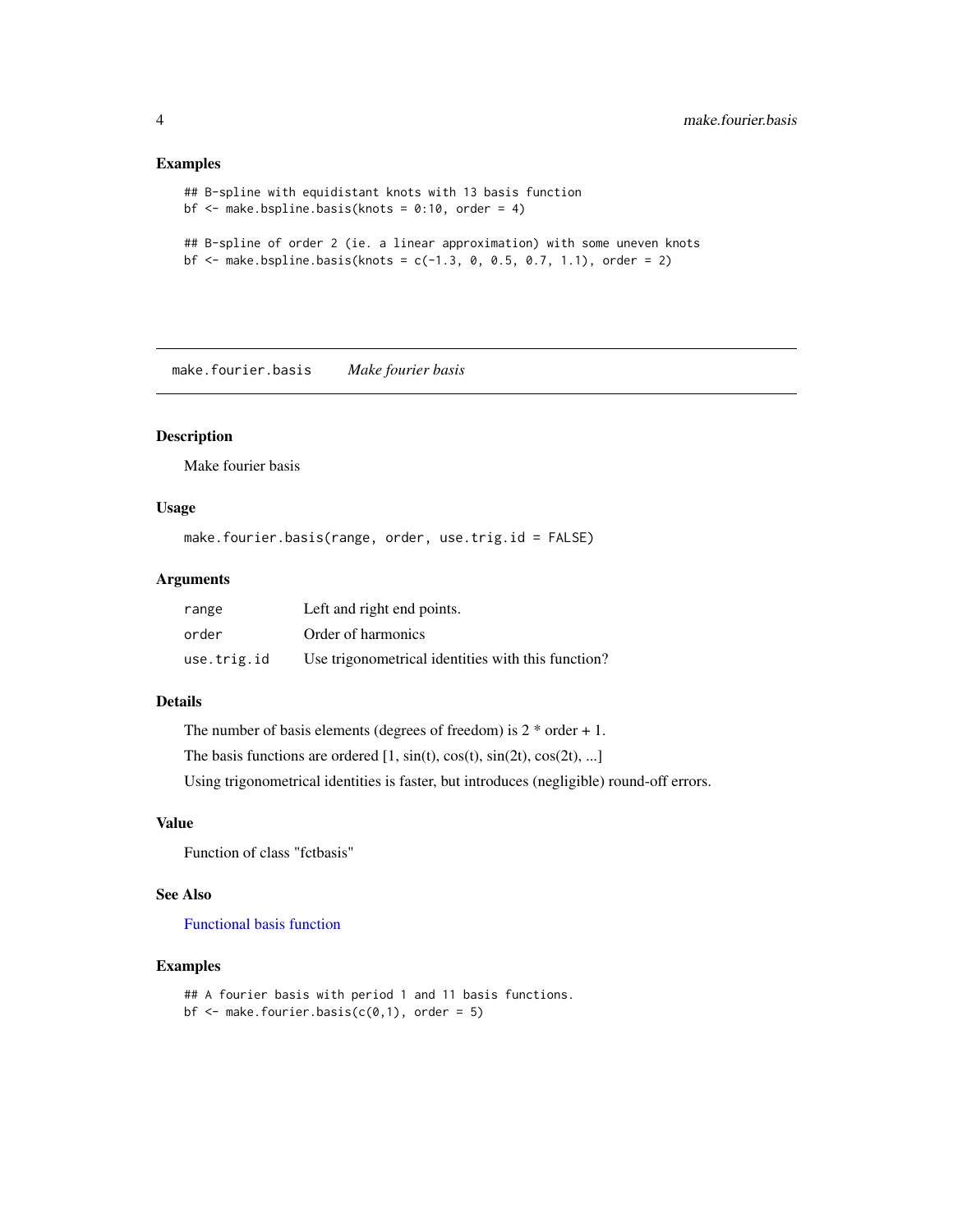<span id="page-4-0"></span>make.pol.basis *Make polynomial basis*

#### Description

Make polynomial basis

#### Usage

```
make.pol.basis(order)
```
#### Arguments

order Order of polynomial (= degree + 1)

#### Details

The polynomial basis is ordered  $[1, t, t^2, t^3, ..., t^n]$ 

#### Value

Function of class "fctbasis"

#### See Also

[Functional basis function](#page-1-1)

#### Examples

```
## A four-degree polynomial
mypol <- make.pol.basis(order = 5)
```
<span id="page-4-1"></span>make.std.bspline.basis

*'Standard' B-spline basis*

#### Description

This initializes a bspline of order 4 with uniformly places knots.  $df = intervals + 3$ .

#### Usage

```
make.std.bspline.basis(range = c(\theta, 1), intervals)
```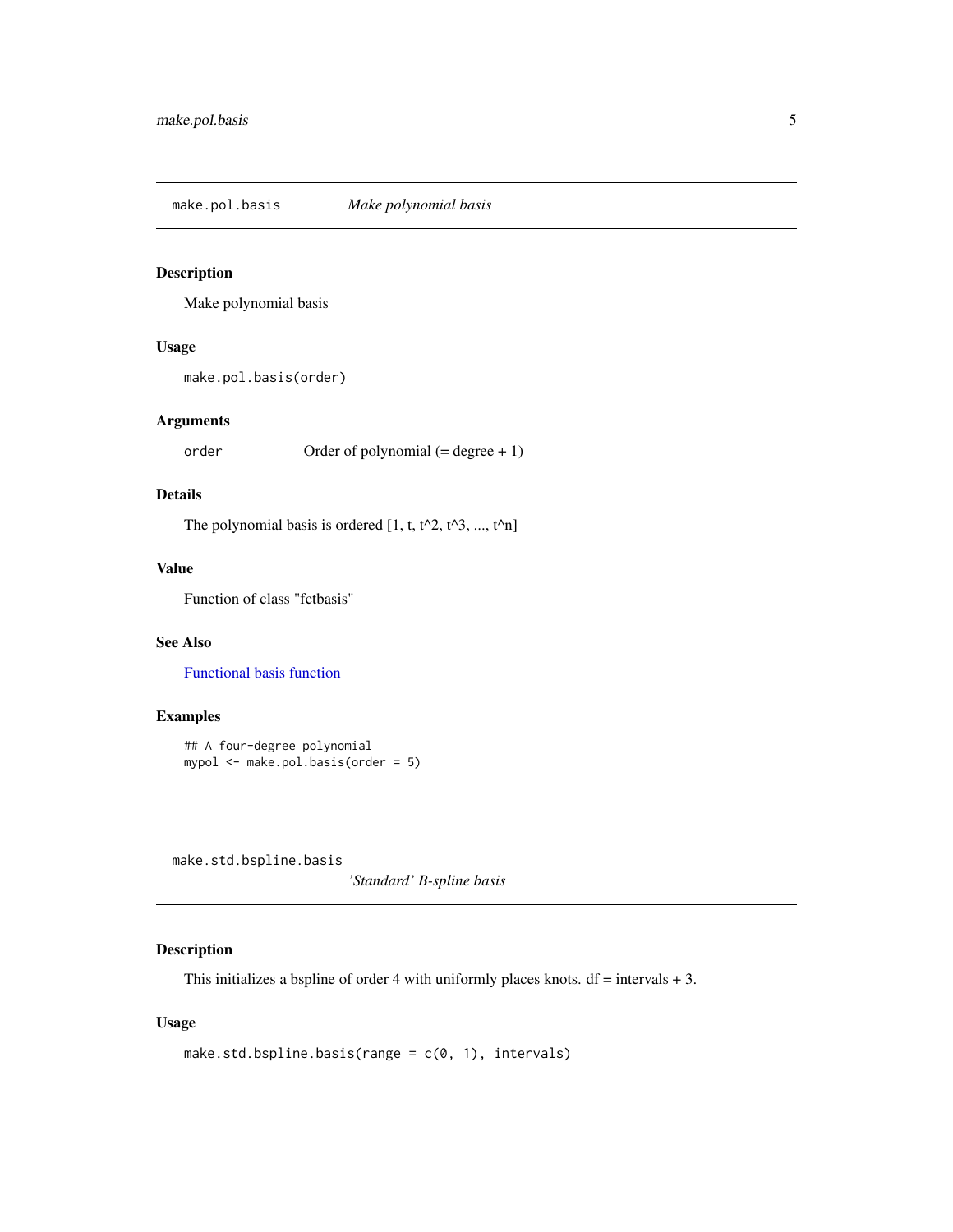#### <span id="page-5-0"></span>Arguments

| range     | End points of spline |
|-----------|----------------------|
| intervals | Number of intervals  |

#### Details

make.std.bspline.basis uses a different implementation than make.bspline.basis, but is not faster in all uses.

#### Value

function

#### See Also

[Functional basis function,](#page-1-1) [make.bspline.basis](#page-2-1)

#### Examples

```
## 16 equidistant knots between 0 and 2 (both included)
bf \leq make.std.bspline.basis(range = c(\emptyset, 2), intervals = 15)
```

| object.info | Functional basis info |
|-------------|-----------------------|
|             |                       |

#### Description

This function returns details about a functional basis.

#### Usage

```
object.info(fctbasis)
```
#### Arguments

fctbasis object of class fctbasis

#### Value

A named list including no. of basis, type of basis, and possibly additional information.